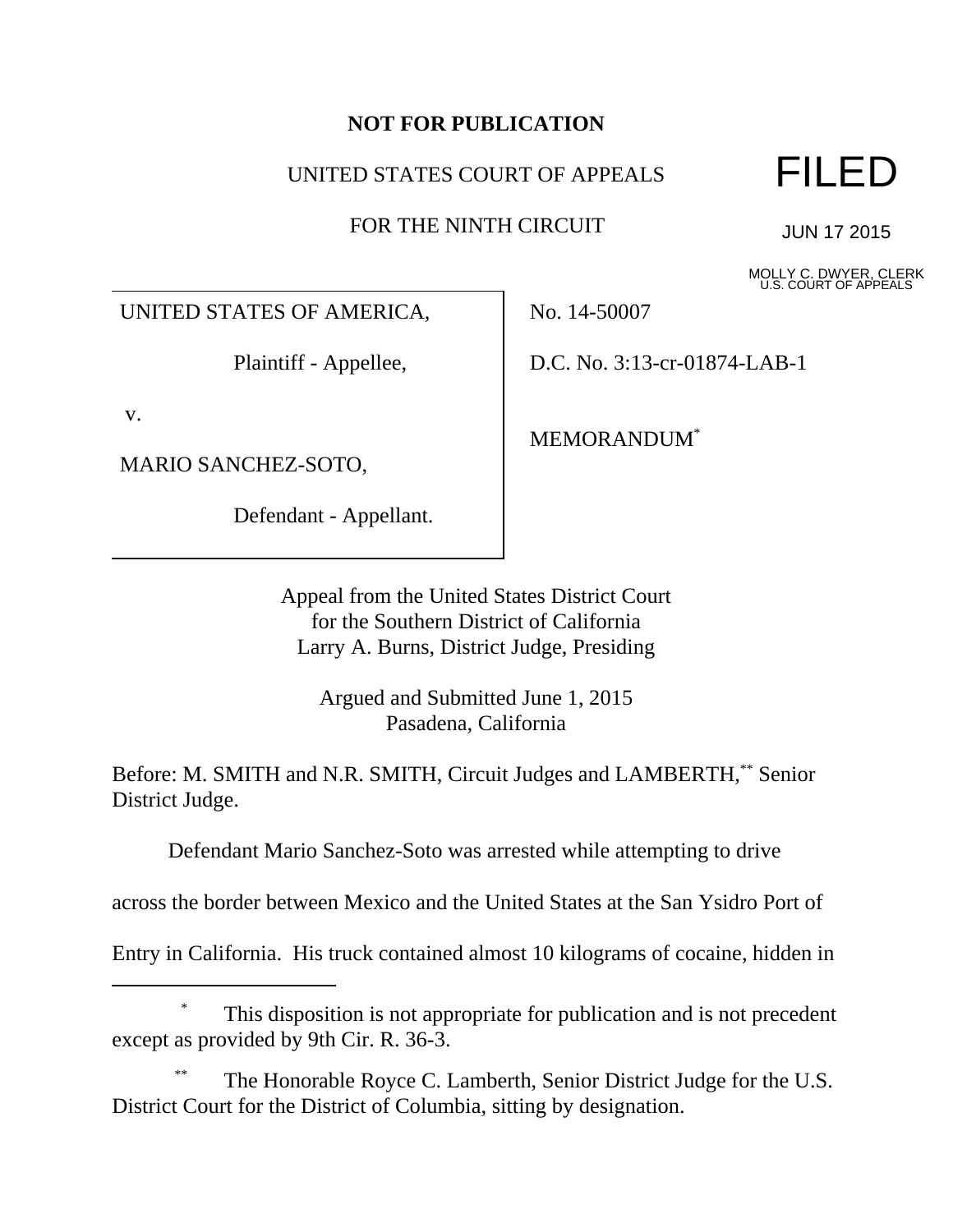compartments inside the truck. Sanchez was tried and convicted for knowingly importing cocaine in violation of 21 U.S.C. §§ 952 and 960. He is currently serving a 75 month term of imprisonment. Sanchez now raises a number of issues on direct appeal of his conviction and sentencing.<sup>1</sup> Two of those issues warrant reversal of the judgment. Because reversal is warranted on these two grounds, we decline to reach the other issues Sanchez raises. We reverse and remand to the district court for further proceedings in accordance with this memorandum.

1. Sanchez argues that a statement made by his wife Marta in a jail call with him was improperly admitted over a hearsay objection. The government responds that this statement is an adoptive admission by Sanchez and, therefore, admissible as non-hearsay. Evidentiary rulings are reviewed for abuse of discretion. *United States v. Whittemore*, 776 F.3d 1074, 1077 (9th Cir. 2015). Evidentiary errors are subject to harmless error review. *Estate of Barabin v. AstenJohnson, Inc.*, 740 F.3d 457, 464 (9th Cir. 2014) (en banc).

The statement is reprinted below:

Sanchez: Did Chui give you anything?

<sup>&</sup>lt;sup>1</sup> The district court had original jurisdiction under 18 U.S.C.  $\S$  3231. We have jurisdiction under 28 U.S.C. § 1291 and 18 U.S.C. § 3742.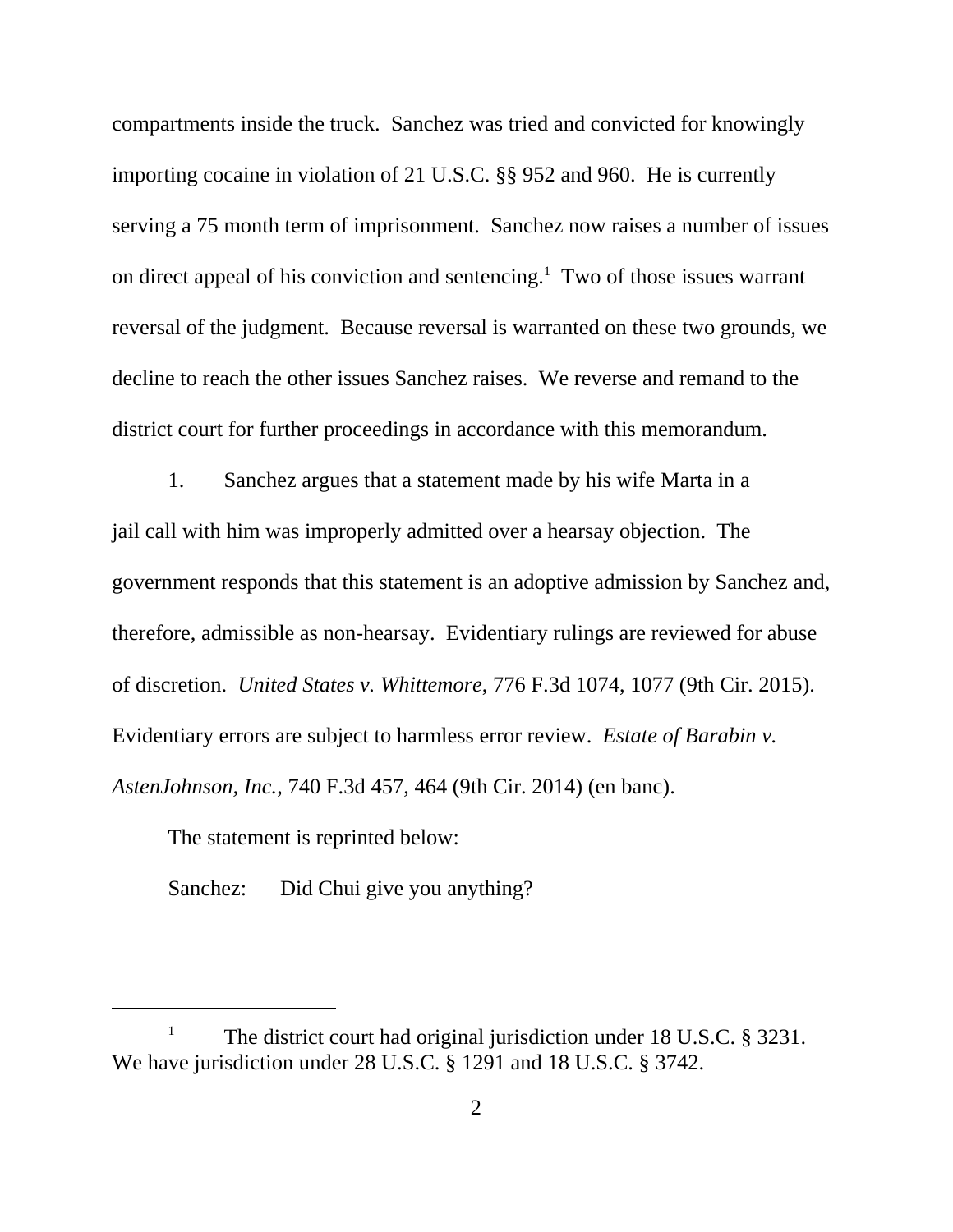- Marta: No. Just, uh, 1500 for the thing about the dogs, because he told Mario to bring us some money.
- Sanchez: Oh, okay. Well, so . . . [transcript states that voices began overlapping and were unintelligible at this point].

Appellant's Excerpts of Record ("ER") 283.

Under Federal Rule of Evidence 801(d)(2)(B), a statement is not hearsay if it is offered against an opposing party and it "is one the party manifested that it adopted or believed to be true." A party may adopt a statement "in any appropriate manner." Fed. R. Evid. 801(d)(2) advisory committee's notes. This includes adoption by oral response. *See United States v. Monks*, 774 F.2d 945, 950 (9th Cir. 1985) (defendant adopted a third party's out of court statement that defendant had just robbed a bank by commenting in response that the robbery was easy); *see also* 5 Jack B. Weinstein & Margaret A. Berger, *Weinstein's Federal Evidence* § 801.31[3][a] (2d ed. 2000).

A statement is only admissible as an adoptive admission if there are "sufficient foundational facts" that would allow the "jury reasonably to conclude that the defendant did actually hear, understand and accede to the statement." *Monks*, 774 F.2d at 950. Here, Sanchez's jail calls were before the jury only in the form of English language transcripts, read aloud by co-counsel for the government.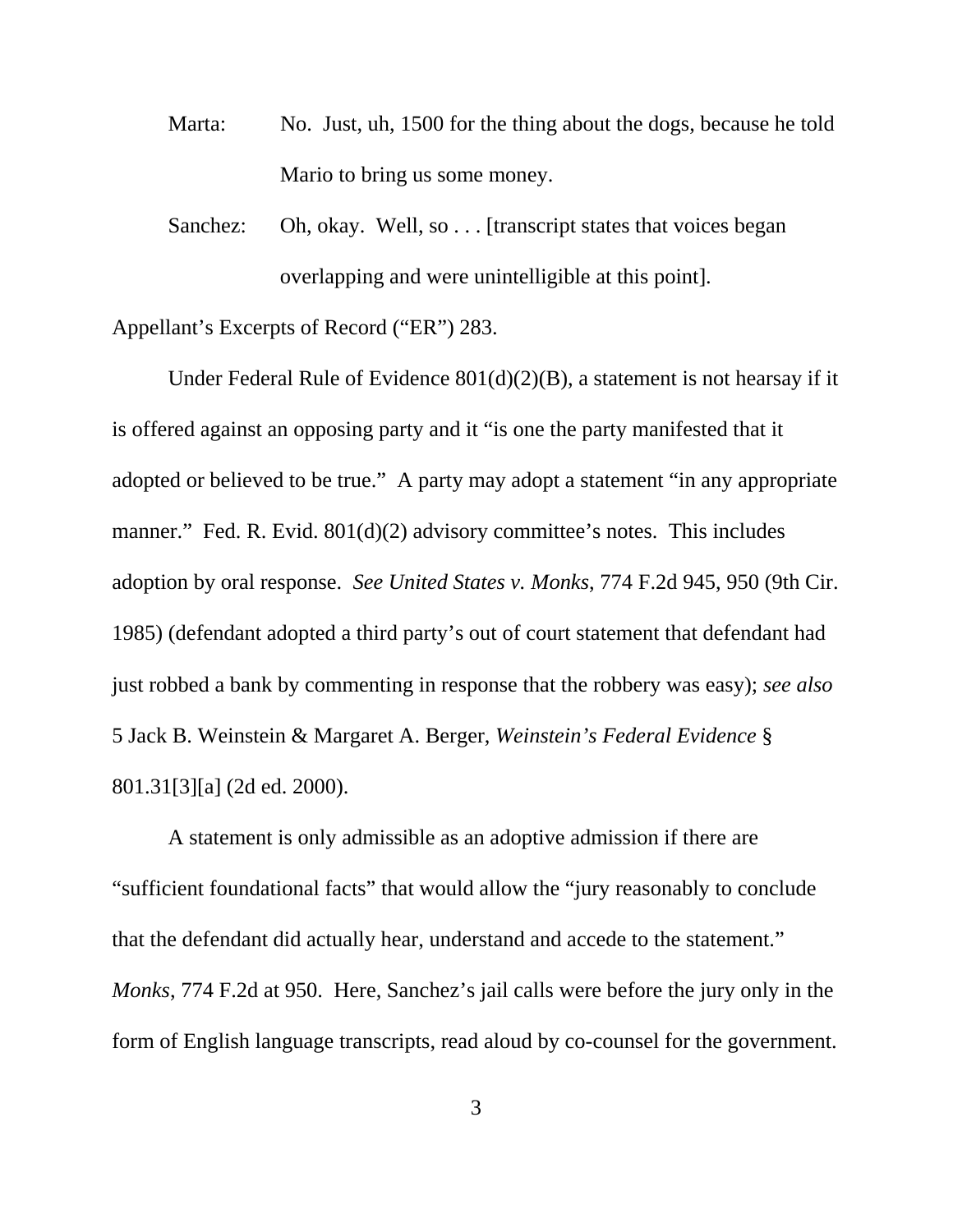*See* ER 9, 256–58. Sanchez's brief response, filtered through the oral presentation of counsel, was plainly insufficient to allow the jury to reasonably conclude that Sanchez adopted the statement at issue. The jury had no ability to consider Sanchez's tone or mannerisms during the conversation. The four words he used reveal little of his intent to adopt. Sanchez's words could have just as readily indicated his mere acknowledgment that he heard the statement, not that he was acceding to its truth. In the absence of sufficient evidence allowing the jury to reasonably conclude Sanchez adopted Marta's statement, the district court's decision to admit it was an abuse of discretion.

2. Additionally, the prosecutor's closing argument relating to Marta's reference to being paid "1500 for the thing about the dogs" was misconduct. The prosecutor argued that this statement was an obscured reference to Sanchez being paid extra for his arrest while smuggling drugs. ER 401. He argued:

[Sanchez's] family was paid extra because he got caught. In the calls that you heard, the defendant said to Chui, "The dogs, man. The dogs came directly to me. They came directly. It was dogs." In a later call, his wife says, "I received \$1500 because of the thing about the dogs." If you recruit people to import cocaine into the United States from Mexico . . . wouldn't you promise to pay the person — not just to pay the person who crossed the drugs, but promise to give their family more money if they got caught. Wouldn't you actually do that, because don't you care about your reputation?

. . .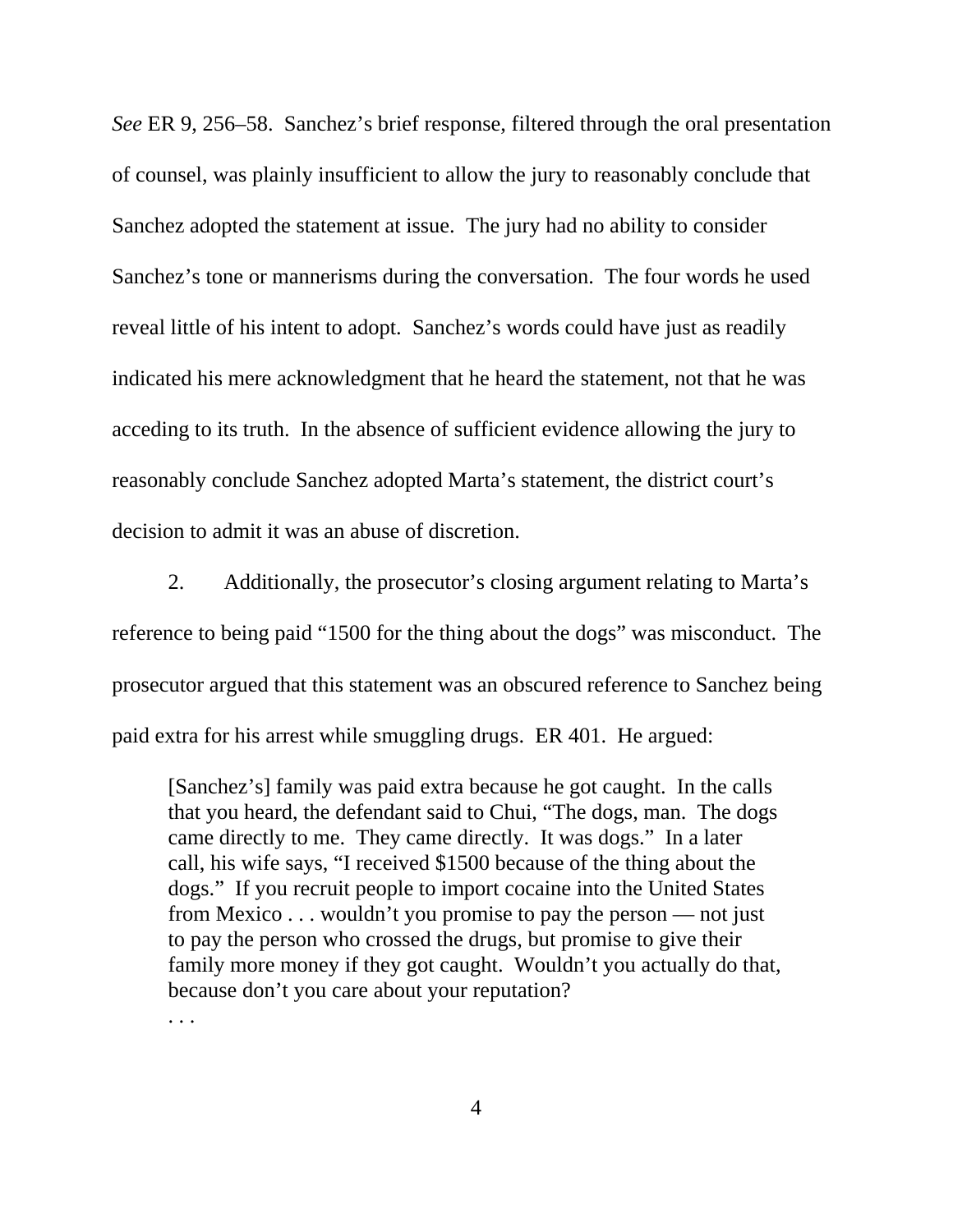Exhibit No. 10, this is the other half of the dog conversation. "Did Chui give you anything?" "No, just 1500 for the thing about the dogs." He got \$1500 extra because he got caught by the dogs.

#### ER 400–01, 403.

A prosecutor may "strike hard blows" in closing argument "based on the evidence and all reasonable inferences from the evidence." *United States v. Tucker*, 641 F.3d 1110, 1120 (9th Cir. 2011) (internal quotation marks omitted). A prosecutor may not, however, base closing argument on evidence not in the record. *United States v. Gray*, 876 F.2d 1411, 1417 (9th Cir. 1989). A prosecutor must also be careful to phrase the argument "in such a manner that it is clear to the jury that [he or she] is summarizing evidence rather than inserting personal knowledge and opinion into the case." *United States v. Hermanek*, 289 F.3d 1076, 1100 (9th Cir. 2002). Rulings on claims of prosecutorial misconduct are reviewed for abuse of discretion. *United States v. Reyes*, 660 F.3d 454, 461 (9th Cir. 2011). Harmless error review applies when the defendant timely objects to the alleged misconduct. *Id.*

There are two errors in the prosecutor's statements. First, the argument that drug traffickers would pay the family of a detained drug smuggler extra money was not supported by any evidence. There was no testimony of an expert witness regarding how drug gangs in the region commonly operate. Furthermore, there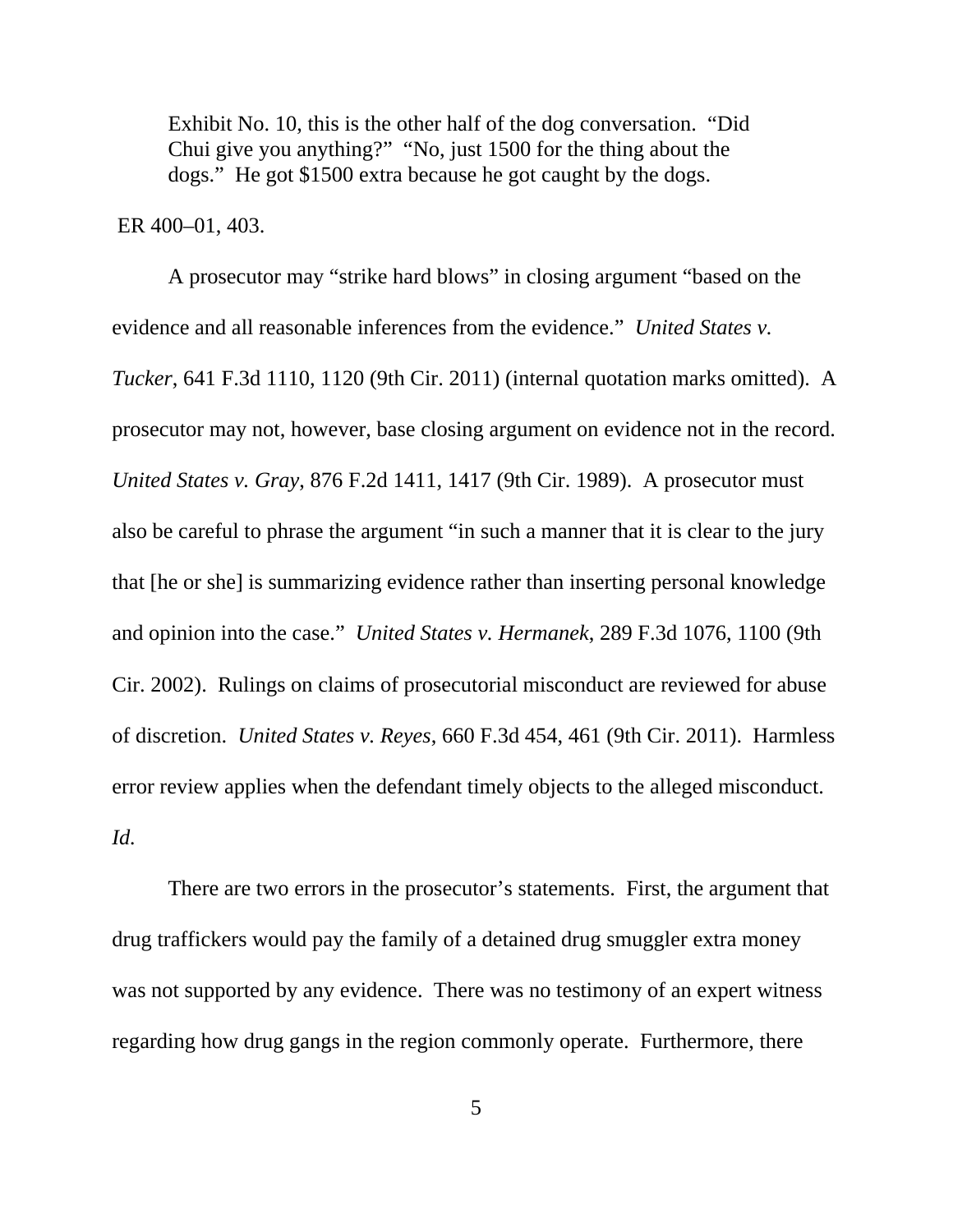was no evidence in the record regarding who might have recruited Sanchez to smuggle drugs into the United States or the nature and practices of their organization. The prosecutor's closing was, in effect, the missing testimony regarding best practices in the drug trade and the expected behavior of the traffickers involved in this case. A prosecutor may not testify to the jury in this manner. *See United States v. McKoy*, 771 F.2d 1207, 1211 (9th Cir. 1985); *Hermanek*, 289 F.3d at 1100.

Second, the prosecutor misstated the evidence by incorrectly quoting Marta as referring to 1500 American dollars. In fact, her comment was ambiguous on this point and could have been referring to any currency, including pesos, the currency of her home country of Mexico. This difference is significant because Sanchez's explanation for the comment—payment of a dog-sitting fee—is significantly less plausible if Marta received \$1500 rather than 1500 pesos (roughly \$100). While the prosecutor could reasonably have inferred that Marta was talking about American dollars, he could not flatly state that this was what she said. *See United States v. Kojayan*, 8 F.3d 1315, 1321 (9th Cir. 1993) (holding that it is "definitely improper" for a prosecutor to make "unsupported factual claims" during closing).

3. The government failed to argue in its answering brief why we should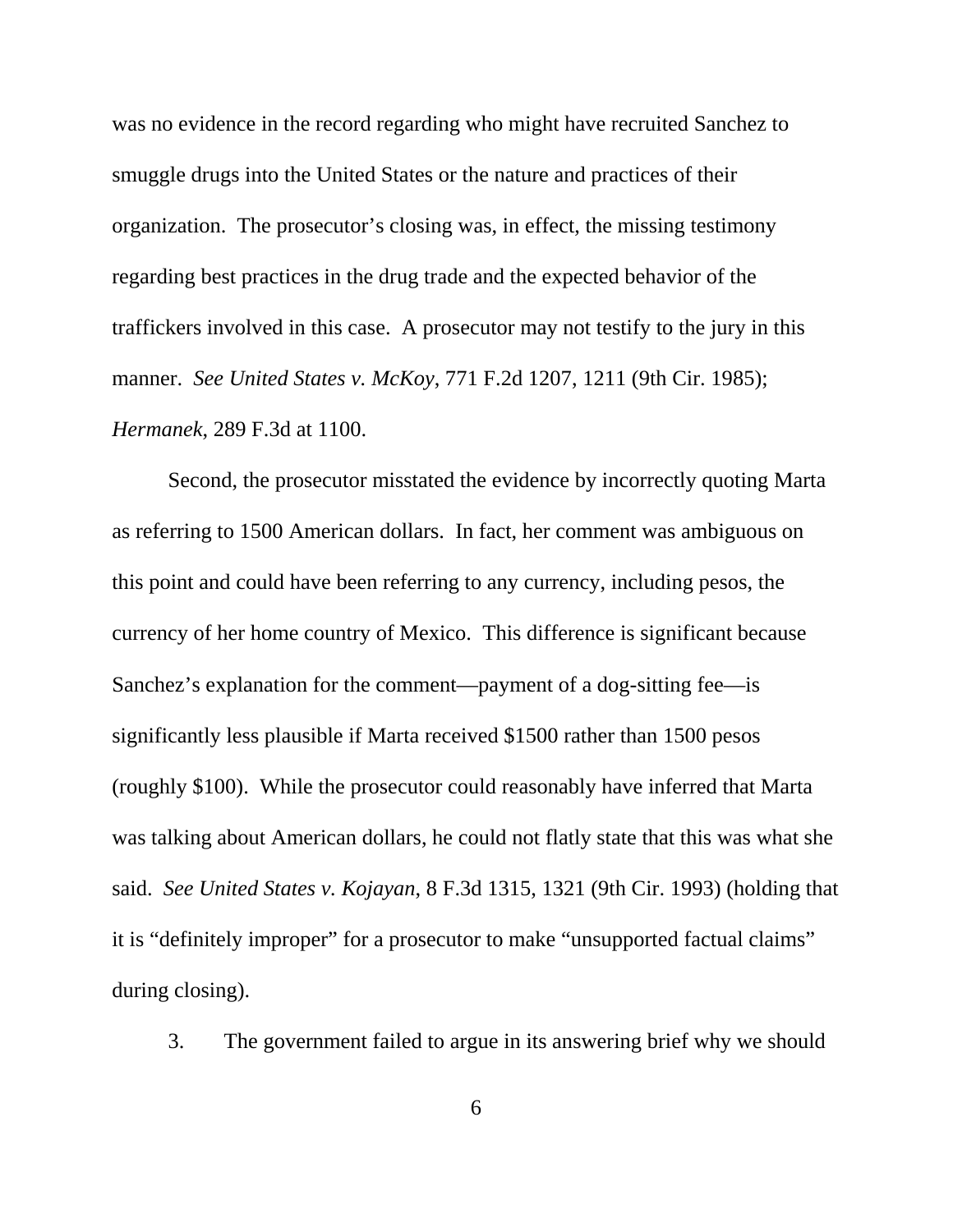apply harmless error review. It has, therefore, waived its entitlement to such review as to either of the errors we have found. *United States v. Kloehn*, 620 F.3d 1122, 1130 (9th Cir. 2010). "[W]e have discretion to consider harmlessness sua sponte in extraordinary cases." *United States v. Brooks*, 772 F.3d 1161, 1171 (9th Cir. 2014). Three factors should be evaluated in determining whether a case is "extraordinary": "(1) the length and complexity of the record, (2) whether the harmlessness of an error is certain or debatable, and (3) the futility and costliness of reversal and further litigation." *Id.* (internal quotation marks omitted). The second factor is most important. *Id. Sua sponte* recognition of harmless error is inappropriate unless the harmlessness of the error is not reasonably debatable. *Id.*  Thus, the second factor functions as a threshold question that is potentially dispositive of the analysis.

As stated above, there were two errors during Sanchez's trial. The prosecutor placed heavy weight during closing argument on the jail calls and his interpretation of those calls, particularly his improper interpretation of the inadmissible hearsay comment by Marta. *See* ER 400–01, 403. Given the significance of the errors to the government's case against Sanchez, the issue of harmlessness is reasonably debatable to say the least. *Cf. id.* at 1172 (conducting harmless error review *sua sponte* where the evidence supporting the verdict was